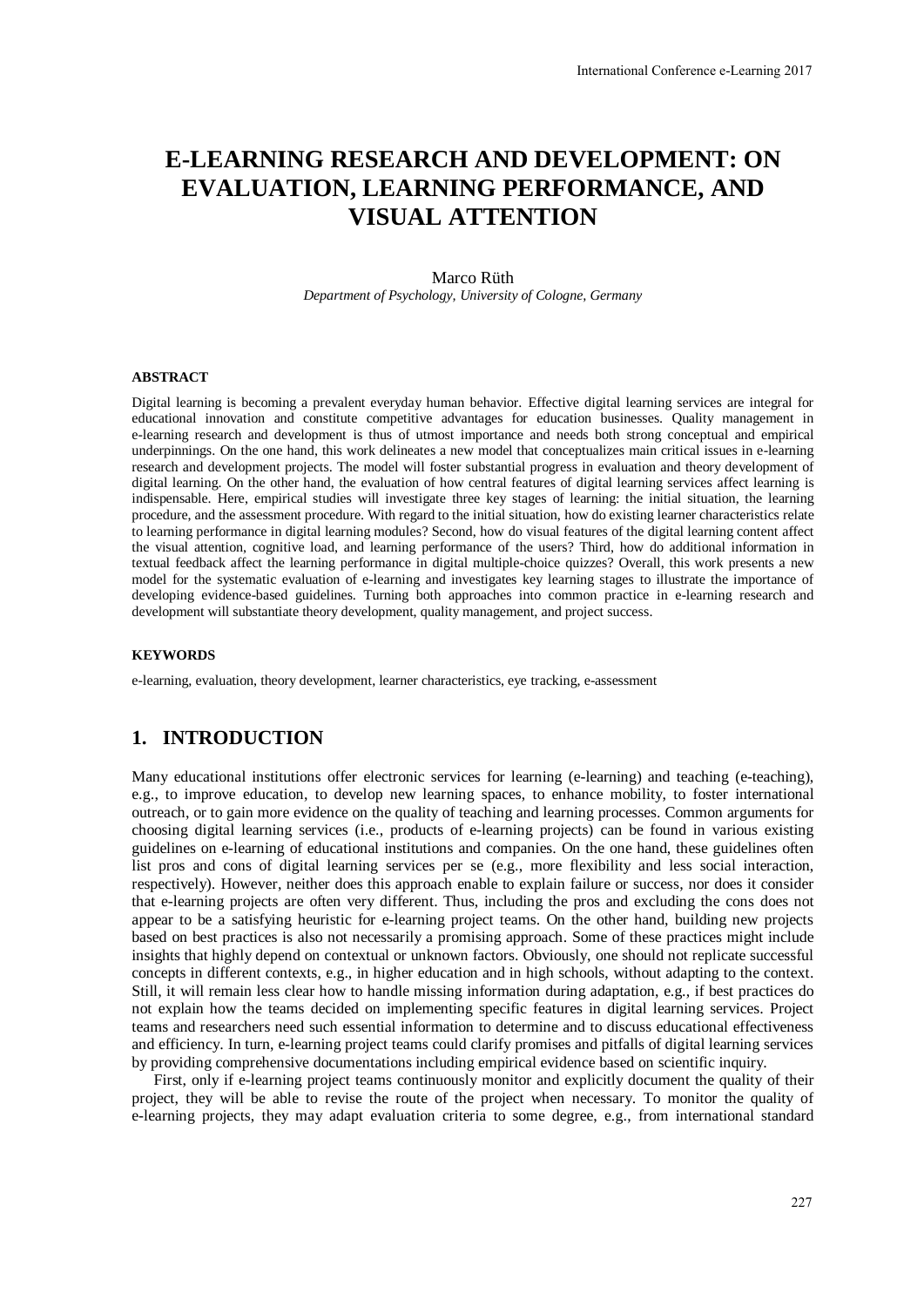frameworks on e-learning quality management (ISO/IEC DIS 40180), on human-centered design for interactive systems (ISO 9241-210), or on usability (ISO 9241-11). However, they should carefully integrate such standards with systematic evaluation strategies and frameworks that consider features specific to e-learning projects. Digital learning services become increasingly available and their use may become necessary in realizing some contexts of learning. Consequently, this work formulates conceptual solutions to current critical problems with regard to the evaluation of e-learning.

Second, e-learning projects fail or succeed depending on how much the resulting digital learning services are used (i.e., users will usually accept or decline them) and depending on how well they enable learning. Hence, e-learning project teams should aim for an entire understanding of the target audience from the very start. Does the digital learning service satisfy the users' needs? Does it facilitate their learning process? What do the users actually learn? The project teams need to evaluate their products based on empirical investigations to answer such essential questions. Only then, they can formulate valid statements on how their service affects learning and teaching in comparison with other (technology-enhanced) implementations. In line with the aforementioned three questions, this work focuses on particular effects during three key stages of common learning procedures. First, the initial stage of learning, where users bring along prior knowledge, motivation, and other learner characteristics. Second, the stage of learning processes, here focusing on learners that visually perceive some learning content. Third, the assessment stage, which usually follows learning processes to assess the learning performance. Studying these key learning stages intends to clarify the role of personality, visual learning behavior, and feedback in digital learning services. E-learning project teams that consider such evidence could knowingly adjust their project routes to success.

Overall, this work aims to enhance the effectiveness and the (understanding of the) user performance in digital learning services and endorses that evidence-based evaluations increase the success rate of e-learning projects. The following section focuses on theory development in e-learning and on the evaluation of e-learning projects. Then, in accordance with the three key learning stages, empirical investigations on learner characteristics, visual learning behavior, and learning performance of e-learning users will be outlined.

# **2. E-LEARNING EVALUATION AND THEORY DEVELOPMENT**

Digital learning services can be used in almost any context of learning. Unique and discipline-specific factors are often inherent to many of these contexts. Therefore, the related e-learning projects are often neither easy to compare nor to replicate. Unique projects can yield innovative outcomes, but scientific inquiries aiming for comprehensive theories of e-learning need a way to accumulate the generated knowledge. This strategic deficit hampers progress in e-learning evaluation and theory development. To enhance progress in evaluation and theory development, e-learning project teams could consider the eleven critical issues that Rüth and Kaspar (2017) formulated in the E-Learning Setting Circle. Accordingly, the next two paragraphs present the rationale and the two most important critical issues from that already published part of this work.

With regard to evaluation, it is important to understand that the assessment of the main goals of e-learning projects – to actually, effectively, and efficiently enhance learning – is not a simple task. One reason for this is that traditional learning theories – e.g., behaviorism, cognitivism, constructivism, and active theory (cf. Pange and Pange, 2011) – are compatible with some approaches of e-learning, but do not fully capture the scope of e-learning. The discrepancy between traditional learning and e-learning is due to the fact that e-learning projects are highly artificial phenomena (cf. Phillips, Kennedy, and McNaught, 2012). To generalize natural phenomena such as gravitation, one can refer to and build on multiple comparable experimental evidence. In contrast, e-learning projects are necessarily co-determined by situational factors. These range from general boundary conditions to specific, partly inherent aspects of technological processes. Situational factors lead to a vast amount of decision routes e-learning project teams might take, which in turn complicates comparisons across the projects' processes and products. Nevertheless, each team needs solid arguments that go far beyond method novelty or technological advance to create effective implementations. Further, the teams that realize e-learning projects often consist of experts from different disciplines that temporarily collaborate. Consequently, performing and documenting decision-making comprehensibly is essential, e.g., to allow each team to trace how another team worked out an effective combination of technological features. Since project routes typically vary, it is of particular importance that the teams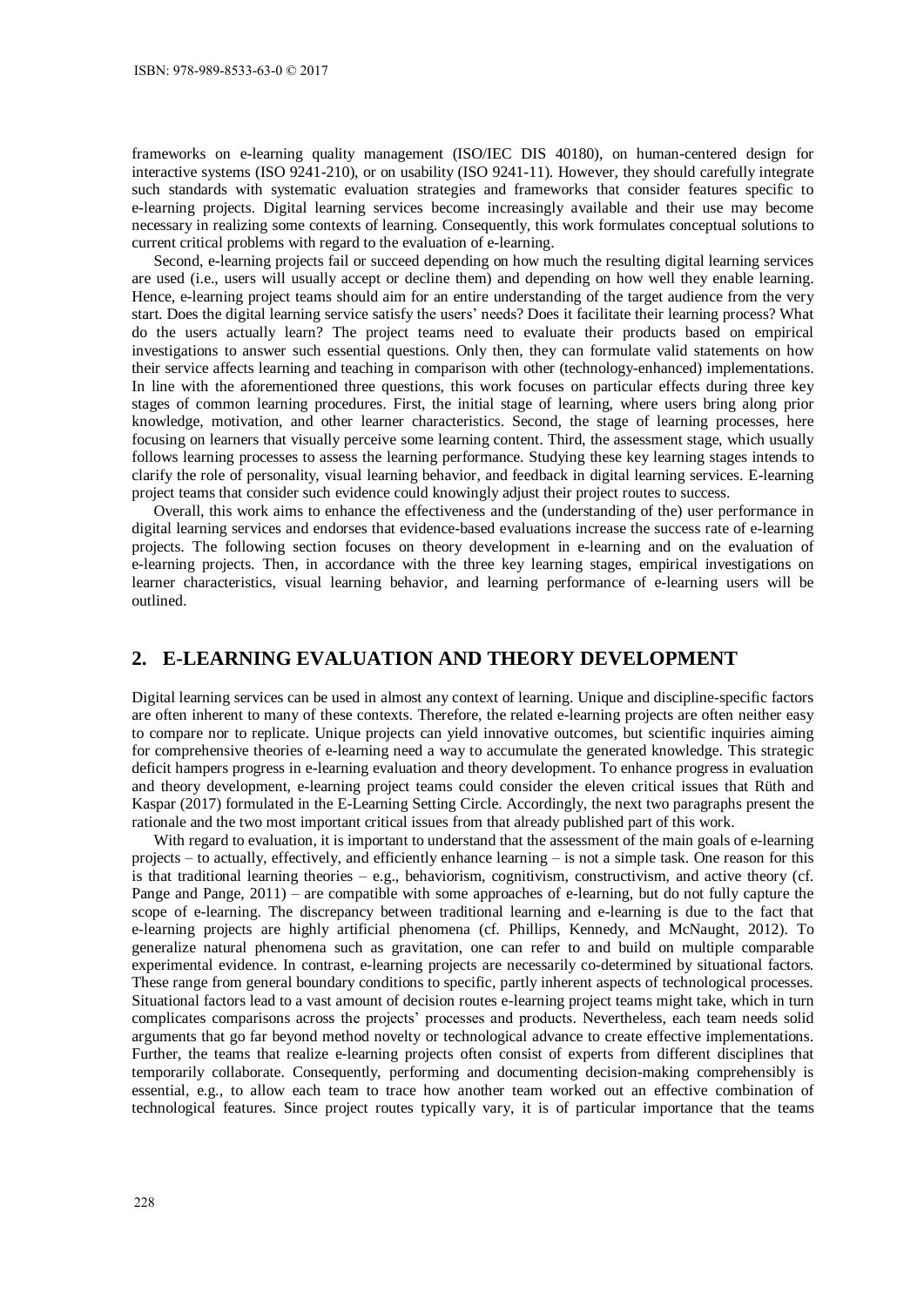carefully monitor which routes are promising for goal achievement – decisions at each stage of the project might co-determine its failure or success. During each project, many feedback loops and iterations are conceivable and many technological features enable user interaction. Overall, more situational factors co-determine e-learning projects further than in case of traditional learning projects. Comprehensible project work referencing to theory will hence distinctly facilitate the generalization of e-learning project results. Importantly, the most important issues in e-learning projects are to elucidate the role of decision-making and to assess the goal attainment level.

On the one hand, due to the artificial nature of e-learning projects, decision-making is integral to all project activities. The project teams always need to explicate in what regard stakeholders, project deliverables, and other situational factors drive their decision-making. Importantly, if the influence of situational factors is not considered, neither will it be easy to compare evidence from e-learning projects, e.g., for benchmarking of project results, nor will it be straightforward to generalize such evidence, e.g., for companies or educational institutions aiming to formulate comprehensible best and worst practices.

On the other hand, the primary goal of e-learning projects – to enhance learning – and other existing goals should be defined from the start. Similarly, only if the methodology and quality metrics are clearly formulated, e-learning projects will become comparable and will be eligible for benchmarking. Consequently, only if project outcomes and project goals are clearly related within and across projects, there will be systematic and substantial progress in the area of e-learning research and development.

Hence, Rüth and Kaspar (2017) defined decision-making and the assessment of the goal attainment level as the universal element and the guiding element of the E-Learning Setting Circle, respectively. The E-Learning Setting Circle provides a practical solution for all e-learning project teams that aim to enhance the validity of their e-learning project evaluations. It is thus essential that e-learning project teams document the relevant decision routes and project results meticulously. The scientific purpose of the model is to enhance comparability and generalizability of evidence from e-learning projects. In practical terms, those teams that apply the model could identify and anticipate decision routes that actually lead to failure or success of e-learning projects more systematically.

## **3. UNDERSTANDING LEARNING PERFORMANCE IN E-LEARNING**

The empirical part of this work scrutinizes the impact of learner characteristics, visual attention, and feedback on learning performance in e-learning. Each of the next three paragraphs only presents the rationale of the planned studies. The full methodology will be specified in the prospective publications.

First, to illustrate the importance of learner characteristics, picture two extreme versions of how digital learning could take place. On the one hand, one e-learning project team decides to implement one standardized learning path that forces each learner to complete the same learning module. One the other hand, another team decides to investigate differences between their users first to then deliver the learning content in a customized way. Since uniform and customized digital learning services provide different degrees of freedom, the users might show different levels of learner motivation (see, e.g., Keller, 2016; Keller and Suzuki, 2004) and self-regulation (see, e.g., Liaw and Huang, 2013). Nakayama, Mutsuura, and Yamamoto (2014) highlighted the important relation between personality and learning performance in an online course. Köster et al. (2015) showed that users recognized personalized content more often than non-personalized content in the context of digital online advertisements. Accordingly, this study tests if digital learning services tailored to specific personal learner characteristics improve learner motivation and learning performance. In an experimental setup, the users will complete a digital learning sequence at their own speed. The learning modules will differ with respect to customization, i.e., the degree to which the learning content meets the users' needs. To assess the memory performance of the learners, they will complete computer-based tests constructively aligned to the learning content. Computer-based questionnaires will quantify the learner motivation. Main demographical characteristics (e.g., age and gender) and the learners' expectations (Paechter, Maier, and Macher, 2010) will be measured alike and will be included as covariates in the data analysis. The results will show if personalized digital learning content increases or decreases the learner motivation and the learning performance. Potential pitfalls of personalized learning will be discussed, e.g., if customized learning reduces the learners' opportunities to learn how to learn. In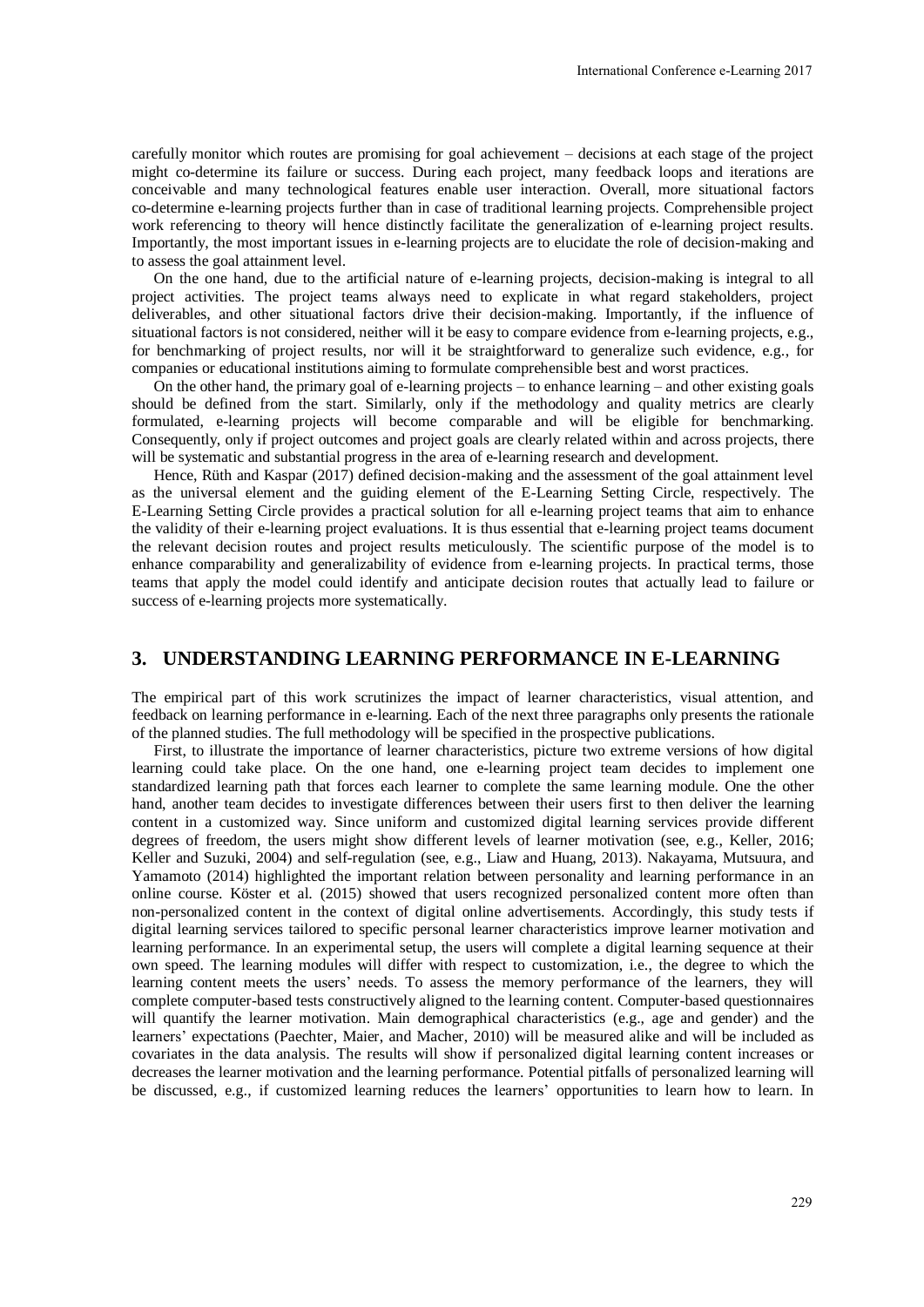practical terms, the results of this study might help to explain when customization of digital learning services could enhance learning performance in general.

Second, with regard to the learning procedure, it is specifically important to evaluate how visual features of the learning content (e.g., textual and pictorial multimedia components) affect the learning performance and user experience of the learners. There is much evidence that design choices in multimedia content can systematically influence visual attention and learning amongst other cognitive mechanisms (for an overview see, e.g., Mayer, 2014). First, according to the cognitive theory of multimedia learning (cf. Mayer, 2014), learners actively process the digital learning content by attending, selecting, organizing, and integrating relevant information. Second, they use two distinct channels to process textual and pictorial information. Third, learners only process up to some quantity of information at once, because the capacity to learn is limited. Nevertheless, particular designs of multimedia learning content might reduce the cognitive load of the learners (Mayer and Moreno, 2003). Accordingly, this study will compare how different visual features of digital learning content reduce the cognitive load and if they enhance the subsequent learning performance. To assess the learning performance, the learners will complete a computer-based test constructively aligned to the learning content. First, an online experiment will test for differences in learning performance and will allow estimating the effect size. If learners actually perform differently, a second experiment will test for similar effects under laboratory conditions. If this is the case, a third experiment will implement the same procedure while also assessing the gaze behavior of the learners by means of eye tracking. This enables to identify those visual features of the digital learning content that are potentially relevant for the difference in learning performance of the users (cf. Rakoczi and Pohl, 2012). In all experiments, the learners will indicate their subjective cognitive load based on self-reported difficulty. In the third experiment, objective eye tracking measures will also be used to quantify the cognitive load (cf. Zagermann, Pfeil, and Reiterer, 2016). In addition, all experiments will test if the subjective evaluation of the digital learning service in terms of user experience affects the learning performance. These additional data will increase the validity of the measures of visual attention. Together, the related data might indicate how visual features of digital learning content elicit beneficial or malign effects on learning performance.

Third, as to the assessment procedure, digital tools are especially powerful in providing opportunities for formative assessments for learning (cf. Brown, 2004) – in contrast to summative assessments of learning such as final examinations. Importantly, formative assessments need to include effective feedback. A frequently used tool for formative assessments are multiple-choice quizzes. However, the reported testing effects in digital quiz-like environments are mixed (Little and Bjork, 2015). To close this gap, three subsequent experiments will assess how feedback in digital multiple-choice quizzes affects the learning performance. More specifically, it is expected that learners that receive feedback including additional textual information outperform learners that only receive information about the correctness of their answers. The aim of the first laboratory experiment is to test how the feedback affects immediate learning performance for content relevant for an upcoming exam. The second laboratory experiment will focus on the immediate and delayed (i.e., one week later) effects of the feedback on learning general knowledge. The third experiment will test for feedback effects on learning general knowledge in an unsupervised online setup. Importantly, the feedback might also affect metacognition and the subjective evaluation of the quiz. Therefore, all experiments will also test for differences in the learners' response certainty and user experience. Response certainty is a metacognitive estimate based on prior knowledge (cf. Kulhavy and Stock, 1989) that contributes to an understanding of how feedback is processed. Prior experiments have shown that response certainty is related to the duration of feedback reception and learning performance in subsequent tests (e.g., Kulhavy and Stock, 1989; Mory, 1994). In sum, these experiments will provide multiple evidence from different learning contexts, which facilitates evaluating the effectiveness and efficiency of two feedback types frequently used in digital multiple-choice quizzes.

# **4. CONCLUSION**

Conceptual and empirical progress in the area of digital learning is crucial to unravel the critical factors that make for effective digital learning services. First, conceptual progress in e-learning research and development needs progress in theory development. To achieve this, e-learning project teams could foster project comparability and generalizability by approaching the critical issues of their projects outlined in the